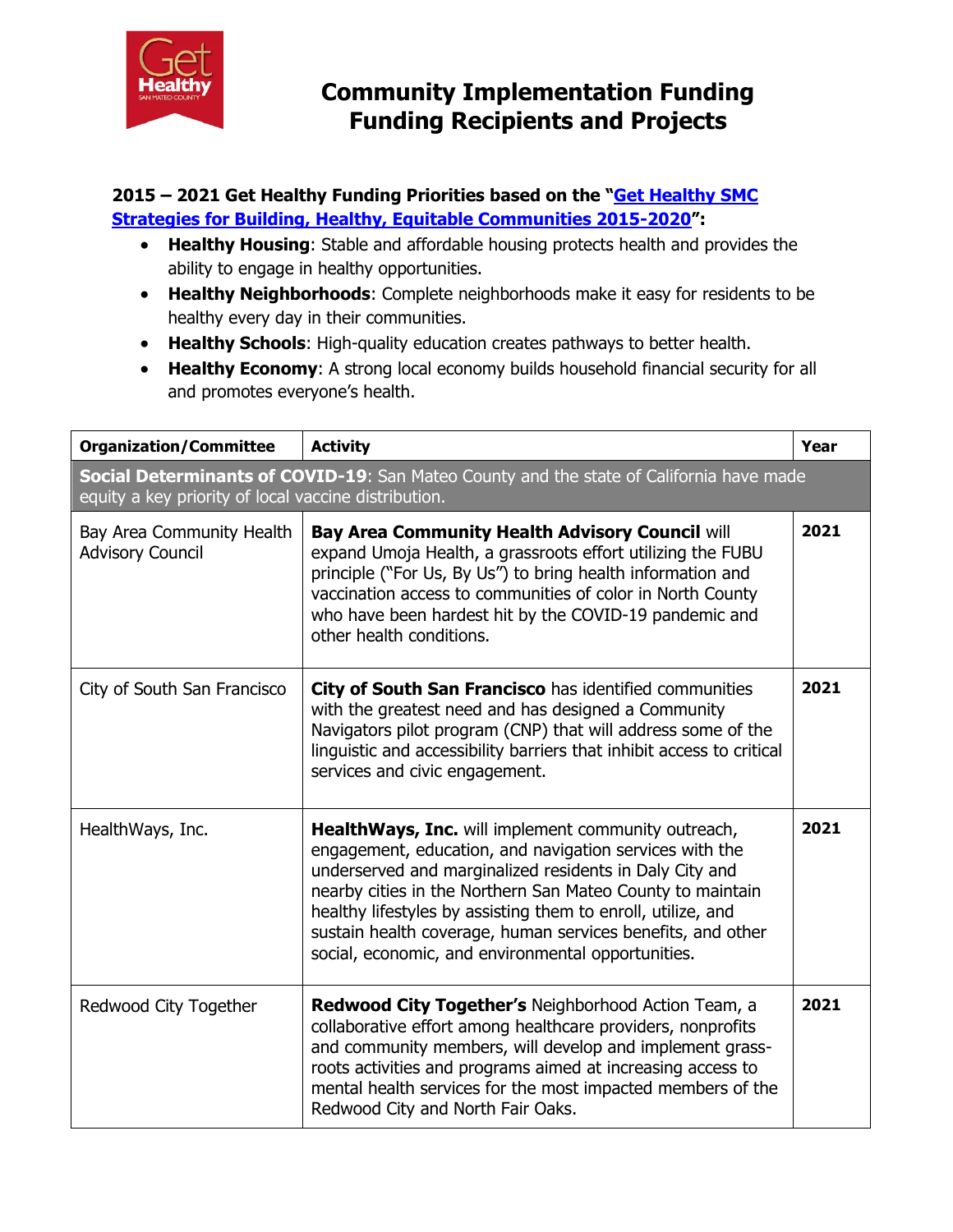

| Community Legal Service in<br>East Palo Alto                                                                                   | <b>Community Legal Service in East Palo Alto's Workers'</b><br>Rights Outreach project will provide community members and<br>essential workers with support to get and sustain jobs that<br>build financial security and understand their rights to worksite<br>safety, sick leave, and other legal protections.                                                                                                                                 | 2021 |
|--------------------------------------------------------------------------------------------------------------------------------|--------------------------------------------------------------------------------------------------------------------------------------------------------------------------------------------------------------------------------------------------------------------------------------------------------------------------------------------------------------------------------------------------------------------------------------------------|------|
| Senior Coastsiders, Inc.                                                                                                       | <b>Senior Coastsiders, Inc.</b> will use a community-engaged<br>approach to carry out Contemplative Practice sessions and<br>develop a resource and activity booklet on contemplative<br>practices. This project aims to address the social isolation<br>experienced by low-income seniors throughout the pandemic<br>and promote healthy COVID-19 mitigation and recovery<br>practices.                                                         | 2021 |
| Healthy Housing: Stable and affordable housing protects health and provides the ability to engage in<br>healthy opportunities. |                                                                                                                                                                                                                                                                                                                                                                                                                                                  |      |
| <b>Climate Resilient</b><br>Communities                                                                                        | <b>Climate Resilient Communities will help expand the</b><br>existing Resilient Homes program into North Fair Oaks. The<br>program improves the housing conditions of low-income<br>residents by providing home repairs while developing the<br>leadership of residents to address climate health issues.                                                                                                                                        | 2021 |
| Nuestra Casa                                                                                                                   | <b>Nuestra Casa</b> will create a pathway to homeownership for<br>low-income families who are mortgage-ready in East Palo<br>Alto, Belle Haven, and North Fair Oaks. Through culturally<br>appropriate financial literacy program, the project will work<br>with a selected number of residents to support them<br>throughout the financial literacy program.                                                                                    | 2021 |
| Faith in Action Bay Area                                                                                                       | Faith in Action Bay Area will continue to implement the<br>Healthy Communities in Action project to increase the<br>involvement of residents and stakeholders in building health<br>equity for low-income residents and residents of color in Daly<br>City.                                                                                                                                                                                      | 2019 |
| <b>Rebuilding Together</b><br>Peninsula (RTP)                                                                                  | <b>Rebuilding Together Peninsula (RTP)</b> will continue to<br>implement the East Palo Alto Accessory Dwelling Unit (ADU)<br>Initiative to build on the lessons learned by the ADU<br>Initiative's work to date, providing additional research, tools,<br>and guidelines that can increase investment in health equity in<br>East Palo Alto (EPA) and share lessons learned to alleviate the<br>broader affordable housing crisis in our region. | 2019 |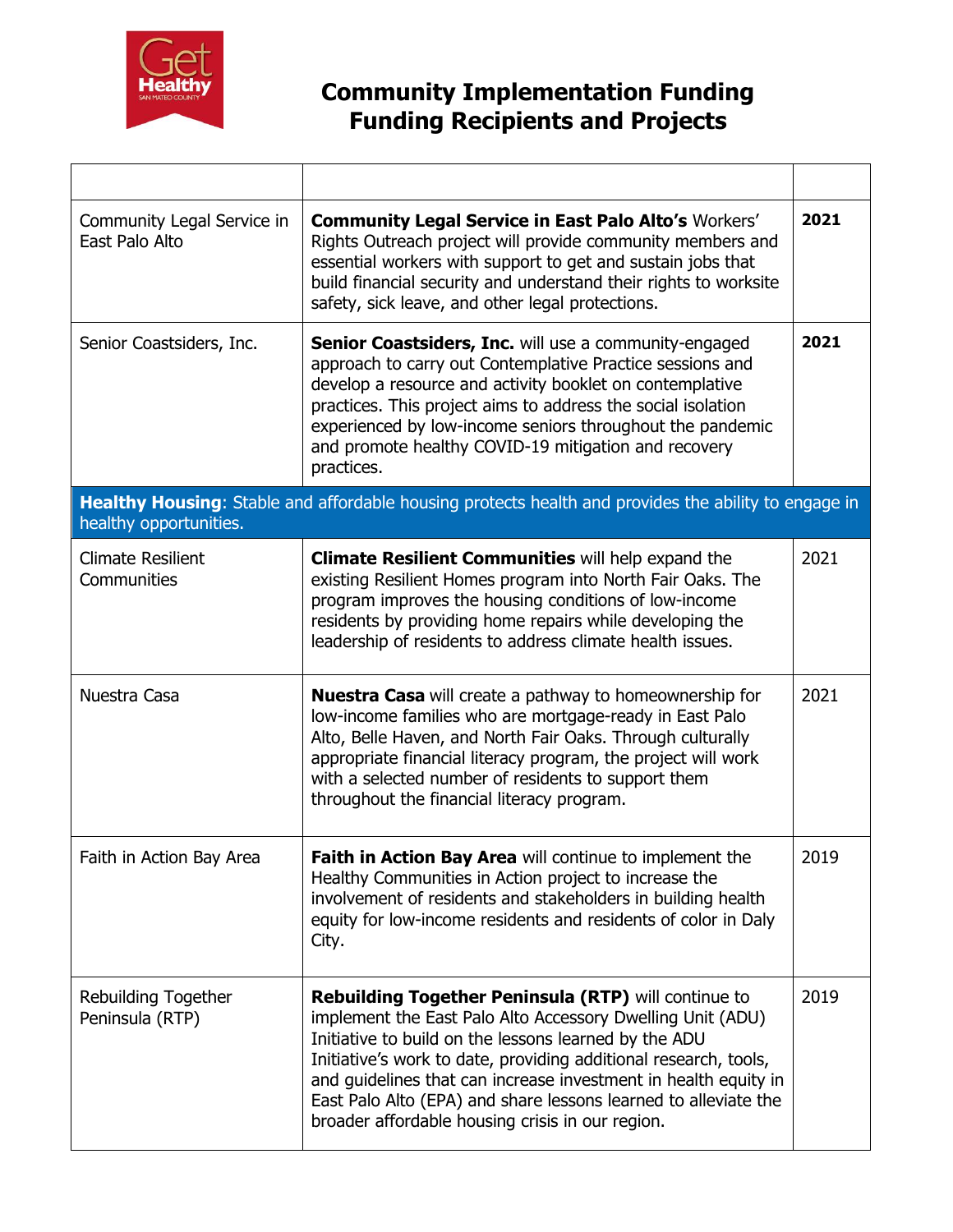

| Faith in Action Bay Area                                                                                                 | <b>Faith in Action</b> will implement the Healthy Communities in<br>Action project to increase the capacity of Daly City residents,<br>local schools, and organizations to explore issues affecting<br>their community and identify solutions and engage in civic<br>activities that lead to community improvements.                                                                       | 2018 |
|--------------------------------------------------------------------------------------------------------------------------|--------------------------------------------------------------------------------------------------------------------------------------------------------------------------------------------------------------------------------------------------------------------------------------------------------------------------------------------------------------------------------------------|------|
| Rebuilding Together<br>Peninsula                                                                                         | Rebuilding Together Peninsula will implement the East<br>Palo Alto Second Unit Initiative to work in collaboration with<br>various local stakeholders to ensure healthy, stable and<br>affordable second units are available to low-income residents<br>in East Palo Alto.                                                                                                                 | 2018 |
| Faith in Action Bay Area                                                                                                 | <b>Faith in Action</b> will collaborate with East Palo Alto city staff,<br>decision makers and residents to ensure the well-being<br>residents by helping to create a transparent, affordable,<br>supported pathway to upgrading existing second units and<br>garage conversions that will provide healthy, safe and legal<br>homes for low-income families and seniors in East Palo Alto. | 2017 |
| <b>Community Legal Services</b><br>of East Palo Alto                                                                     | <b>Community Legal Services of East Palo Alto will provide</b><br>technical assistance to East Palo Alto community leaders and<br>work collaboratively with leaders to design policy solutions<br>that meet community demands for health, equity, and stable<br>housing through the General Planning process.                                                                              | 2016 |
| Faith in Action Bay Area                                                                                                 | Faith in Action will strengthen understanding of the<br>relationship between health and housing in cities with adverse<br>health impacts, and conduct a community assessment in three<br>cities to identify critical issues that affect community health.                                                                                                                                  | 2016 |
| Healthy Neighborhoods: Complete neighborhoods make it easy for residents to be healthy every<br>day in their communities |                                                                                                                                                                                                                                                                                                                                                                                            |      |
| Fresh Approach                                                                                                           | Fresh Approach will distribute healthy food vouchers<br>through clinic referrals to use food as medicine. This project<br>will develop a replicable model for integrating food and<br>nutrition offerings into healthcare systems.                                                                                                                                                         | 2021 |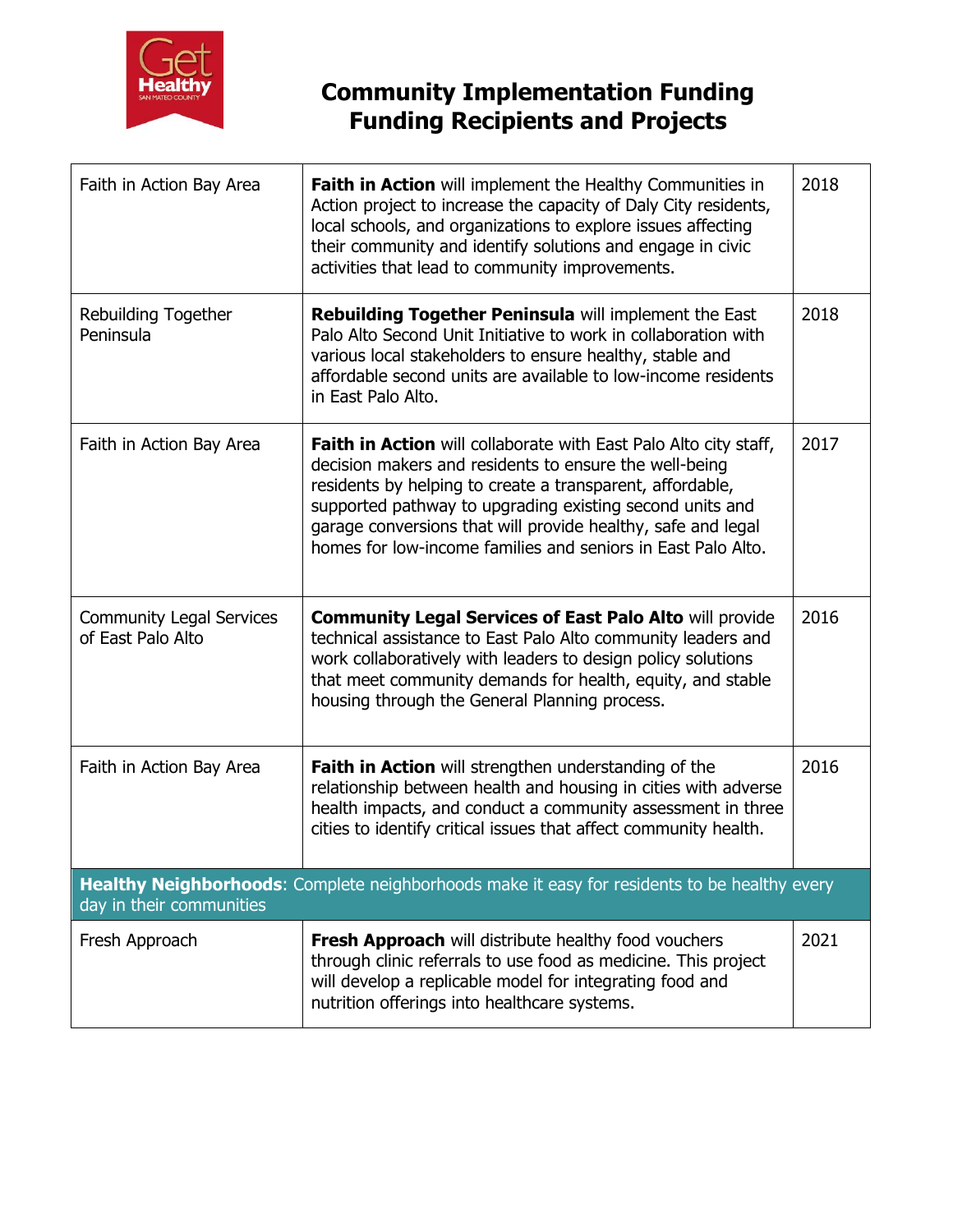

| Fresh Lifelines for Youth,<br>Inc.  | Fresh Lifelines for Youth, Inc. will work to enhance and<br>strengthen the role of youth voice in local systems change,<br>effecting the justice and education system. It also builds upon<br>current efforts to build a pipeline of under-represented youth<br>to access local boards and commissions so they can inform<br>policies that will lead to healthier communities and more<br>equitable recovery efforts. | 2021 |
|-------------------------------------|-----------------------------------------------------------------------------------------------------------------------------------------------------------------------------------------------------------------------------------------------------------------------------------------------------------------------------------------------------------------------------------------------------------------------|------|
| Senior Coastsiders, Inc.            | <b>Senior Coastsiders, Inc.</b> will use a community-engaged<br>approach to carry out small implementation projects to<br>advance priorities identified by seniors in action plans. These<br>implementation projects aim to make San Mateo County<br>Coastside more age friendly and address the social isolation<br>experienced by low-income seniors throughout the<br>pandemic.                                    | 2021 |
| Redwood City Together               | Redwood City Together's Neighborhood Action Team, a<br>collaborative effort among healthcare providers, nonprofits<br>and community members, will develop and implement grass-<br>roots activities and programs aimed at increasing access to<br>mental health services for the most impacted members of the<br>Redwood City and North Fair Oaks.                                                                     | 2021 |
| Silicon Valley Bicycle<br>Coalition | <b>Silicon Valley Bicycle Coalition will implement the People</b><br>Powered Planning project to work with low-income<br>communities and communities of color in Daly City to engage<br>in local planning processes.                                                                                                                                                                                                  | 2019 |
| Youth Leadership Institute          | Youth Leadership Institute will continue to implement the<br>Transportation Equity Allied Movement project to uplift the<br>needs and priorities of communities most affected by the<br>intersection and impacts of housing and transportation<br>decisions. Youth will continue expanding their capacity on the<br>overlap of these two issues and inform decision makers with a<br>health equity perspective.       | 2019 |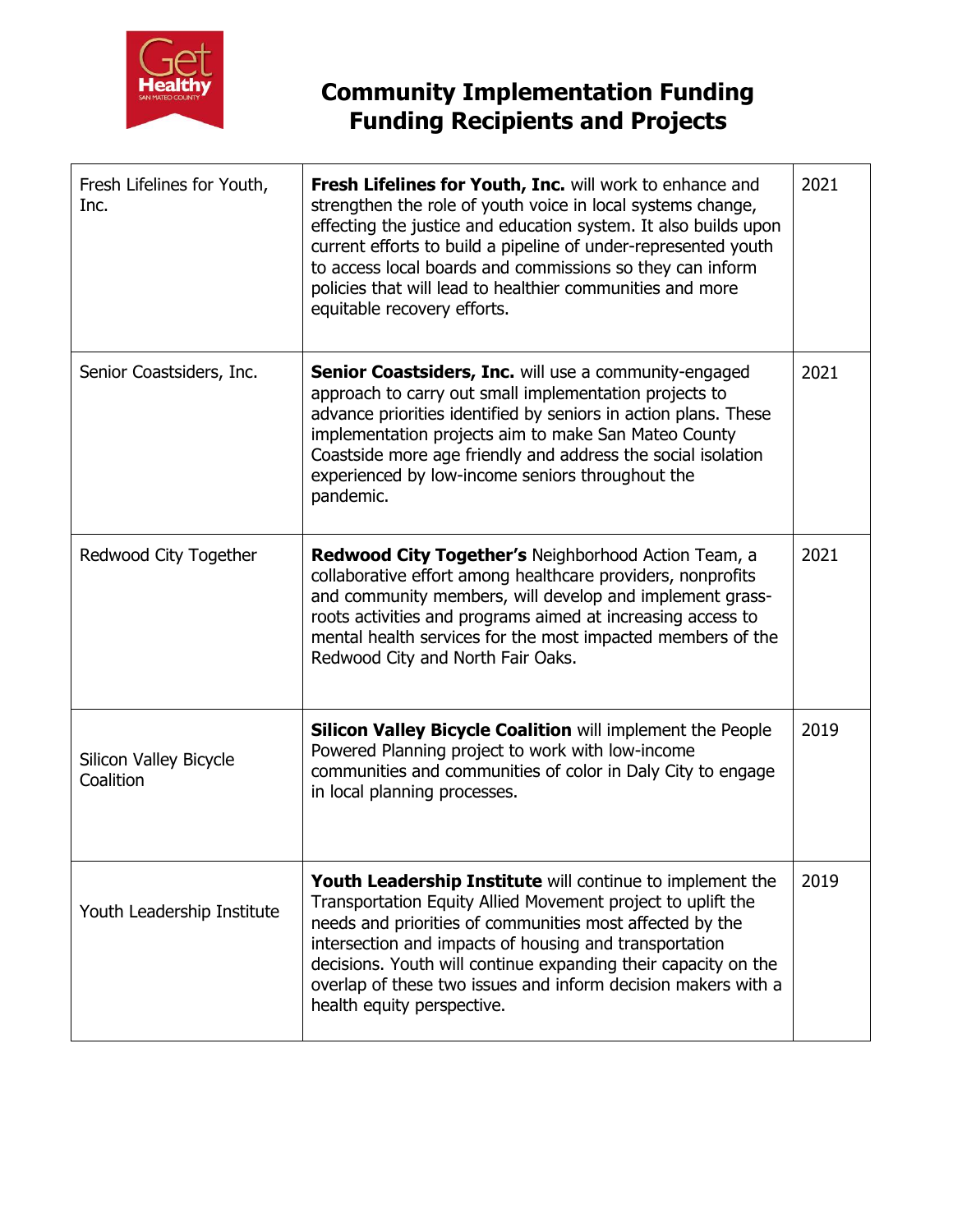

| Community Alliance with<br><b>Family Farmers</b> | <b>Community Alliance with Family Farmers will implement</b><br>the Leveraging Farm to School to Increase School Breakfast<br>Participation project in collaboration with community partners<br>and local school districts. School breakfast participation is low<br>in the partner school districts of Jefferson Elementary (JESD)<br>and South San Francisco (SSFUSD). This project will increase<br>participation to address child nutrition and food insecurity by<br>increasing school breakfast program participation through<br>coordinated promotional efforts. | 2019 |
|--------------------------------------------------|-------------------------------------------------------------------------------------------------------------------------------------------------------------------------------------------------------------------------------------------------------------------------------------------------------------------------------------------------------------------------------------------------------------------------------------------------------------------------------------------------------------------------------------------------------------------------|------|
| Youth Leadership Institute                       | The Youth Leadership Institute will implement year 3 of 4<br>of the Transportation Allied Equity Movement Initiative aiming<br>to expand youth voices in transportation planning and<br>investment decisions.                                                                                                                                                                                                                                                                                                                                                           | 2018 |
| Silicon Valley Bicycle<br>Coalition              | <b>Silicon Valley Bicycle Coalition will enhance priorities used</b><br>in traditional transportation planning like speed and efficiency<br>to include health, equity and safety priorities.                                                                                                                                                                                                                                                                                                                                                                            | 2018 |
| Community Alliance with<br><b>Family Farmers</b> | <b>Community Alliance with Family Farmers will research</b><br>and develop innovative tools that can support institutional<br>food service programs to procure locally grown food through<br>legal bidding processes.                                                                                                                                                                                                                                                                                                                                                   | 2018 |
| Pie Ranch                                        | Pie Ranch will increase access to healthy foods by providing<br>affordable subscriptions service to meal kits that will include<br>organic, locally grown food and ingredients to make healthy,<br>easy-to-prepare meals at home for low-income families in the<br>La Honda and Pescadero region of San Mateo County.                                                                                                                                                                                                                                                   | 2017 |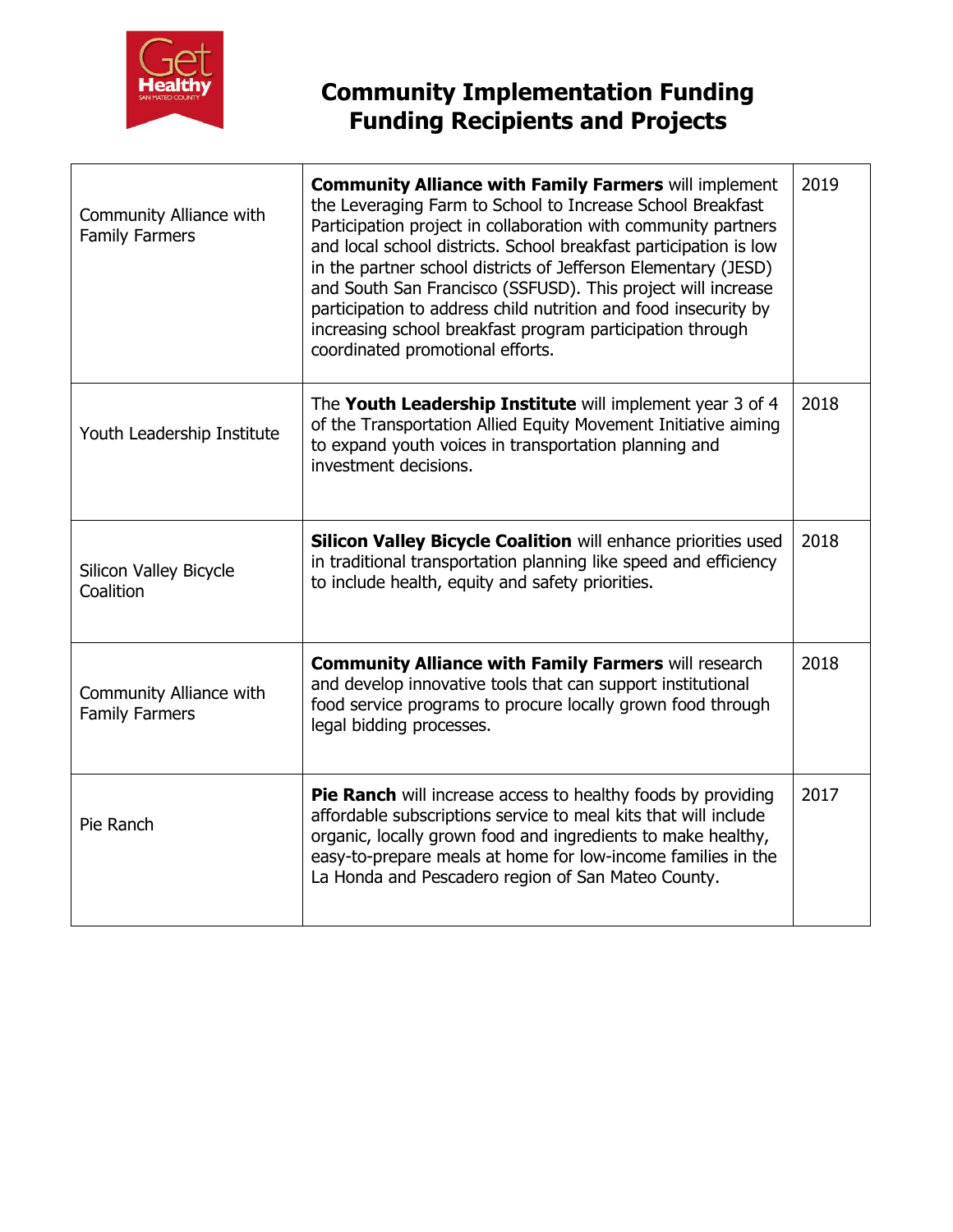

| Youth Leadership Institute | Youth Leadership Institute in collaboration with Urban<br>Habitat, will build capacity of low-income youth leaders and<br>workers from vulnerable communities in Half Moon Bay, South<br>San Francisco and throughout the county to educate and<br>increase awareness regarding healthy, equitable<br>transportation, its impact on health and strategies for<br>affordable, accessible public transportation that support<br>healthy behaviors and reduce negative environmental impacts<br>of vehicle use.                                 | 2017 |
|----------------------------|----------------------------------------------------------------------------------------------------------------------------------------------------------------------------------------------------------------------------------------------------------------------------------------------------------------------------------------------------------------------------------------------------------------------------------------------------------------------------------------------------------------------------------------------|------|
| <b>SPUR</b>                | <b>SPUR</b> will provide an assessment of transit opportunities for<br>improved transit planning, policies, and implementation that<br>support healthier, more equitable transportation options for<br>San Mateo County residents. The analysis will be useful for<br>both local and regional engagement.                                                                                                                                                                                                                                    | 2016 |
| Urban Habitat              | <b>Urban Habitat will assess community identified</b><br>transportation needs, provide technical assistance to Youth<br>Leadership Institute's Transportation Equity Allied Movement,<br>outreach to key transit dependent constituencies, and develop<br>recommendations for strategies that build healthy, equitable<br>communities.                                                                                                                                                                                                       | 2016 |
| Youth Leadership Institute | Youth Leadership Institute in collaboration with Urban<br>Habitat, will build youth leadership and research the needs of<br>transit-dependent populations to help support healthy and<br>affordable public transportation opportunities in rural Half<br>Moon Bay and urban South San Francisco, which provide<br>multiple health benefits including access to healthcare,<br>healthy food outlets, opportunities for walking and biking, and<br>limiting congestion, air pollution, and subsequent respiratory<br>illnesses, to name a few. | 2016 |
|                            | Healthy Schools: High-quality education creates pathways to better health.                                                                                                                                                                                                                                                                                                                                                                                                                                                                   |      |
| <b>Peer Solutions</b>      | <b>Peer Solutions</b> will create a county-wide restorative<br>diversion program for low-offending youth, providing an<br>alternative to the punitive juvenile justice system. This<br>funding will support the expansion of the program into more<br>high-need communities in the county: Redwood City, East<br>Palo Alto, and Daly City.                                                                                                                                                                                                   | 2021 |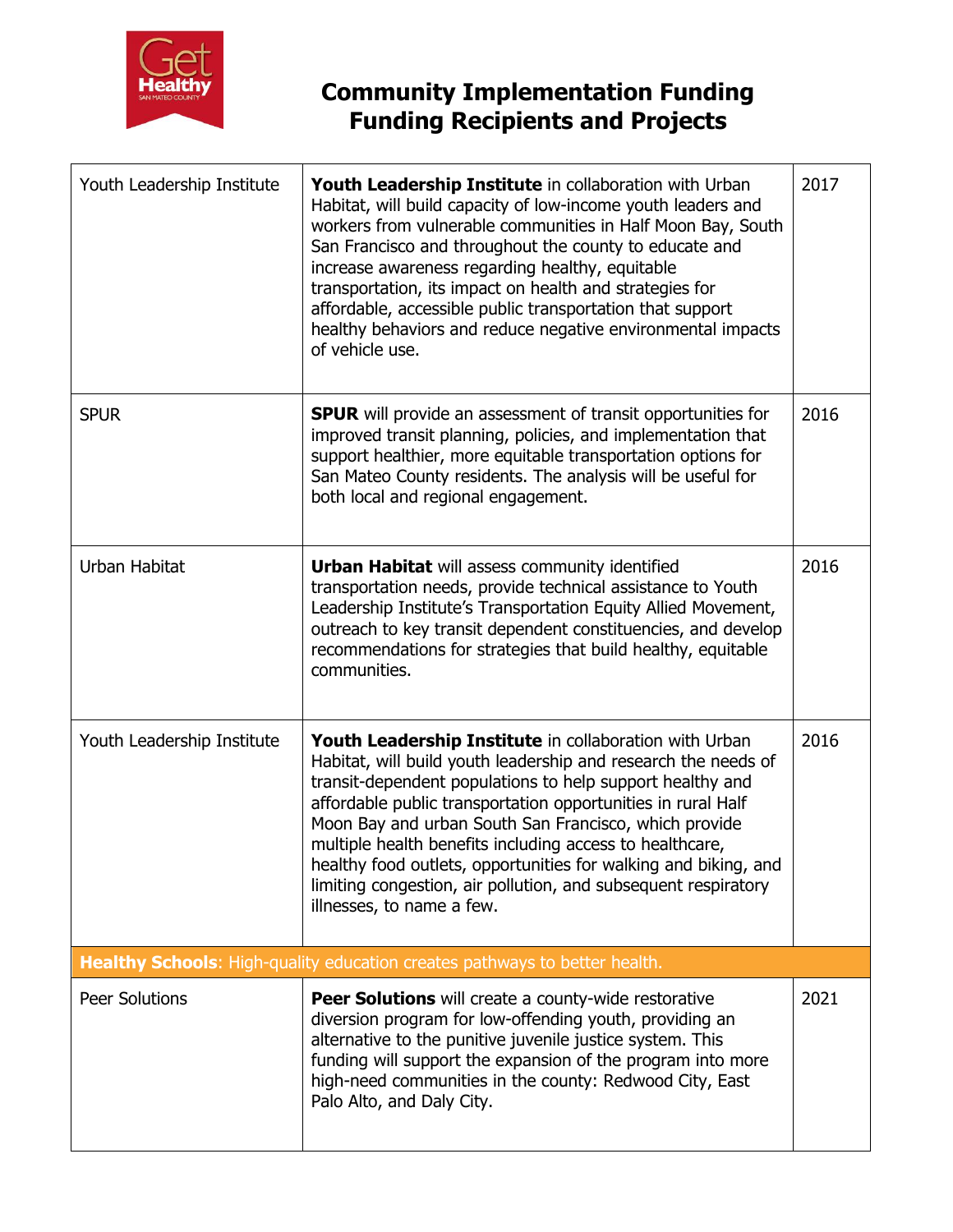

| YMCA/Youth Service<br><b>Bureaus</b>                                                                                   | <b>Youth Service Bureaus</b> will expand alternatives to<br>suspension for the South San Francisco Unified School District,<br>allowing suspended students to remain engaged with learning<br>through mindfulness-based skill building, psycho-education-<br>based activities, art, and creative processes that promote<br>building of critical non-academic skills crucial for academic<br>and vocational achievement. This project is particularly<br>relevant as more students are facing disciplinary actions upon<br>return to in-person learning. | 2021 |
|------------------------------------------------------------------------------------------------------------------------|---------------------------------------------------------------------------------------------------------------------------------------------------------------------------------------------------------------------------------------------------------------------------------------------------------------------------------------------------------------------------------------------------------------------------------------------------------------------------------------------------------------------------------------------------------|------|
| San Mateo County Office of<br>Education (SMCOE)                                                                        | <b>SMCOE</b> will build capacity in restorative practices within<br>schools to build resilient schools. Restorative practices address<br>conflict by developing relationships among impacted parties<br>and using those relationships for better outcomes.                                                                                                                                                                                                                                                                                              | 2018 |
| Community Alliance of<br><b>Family Farmers</b>                                                                         | <b>Community Alliance of Family Farmers will increase</b><br>access to local fruits and vegetables in school cafeterias and<br>create school environments that promote student health in<br>San Mateo County.                                                                                                                                                                                                                                                                                                                                           | 2017 |
| San Mateo County Office of<br>Education (SMCOE)                                                                        | <b>SMCOE</b> will provide training and tools and build capacity<br>within San Mateo County schools to shape supportive<br>environments in which students, teachers and administrators<br>are able to address students' social-emotional needs and<br>create more inclusive, resilient schools and communities.                                                                                                                                                                                                                                          | 2017 |
| Community Alliance of<br><b>Family Farmers</b>                                                                         | <b>Community Alliance of Family Farmers will increase</b><br>access to local fruits and vegetables in school cafeterias and<br>create school environments that promote student health in<br>San Mateo County.                                                                                                                                                                                                                                                                                                                                           | 2016 |
| San Mateo-Foster City<br>School District (SMFCSD)                                                                      | <b>SMFCSD</b> will implement a school-based program designed to<br>promote effective, equitable disciplinary practices in SMFCSD<br>that will provide all students access to high-quality learning<br>environment that equips them for career success and lifelong<br>health.                                                                                                                                                                                                                                                                           | 2016 |
| Healthy Economy: A strong local economy builds household financial security for all and promotes<br>everyone's health. |                                                                                                                                                                                                                                                                                                                                                                                                                                                                                                                                                         |      |